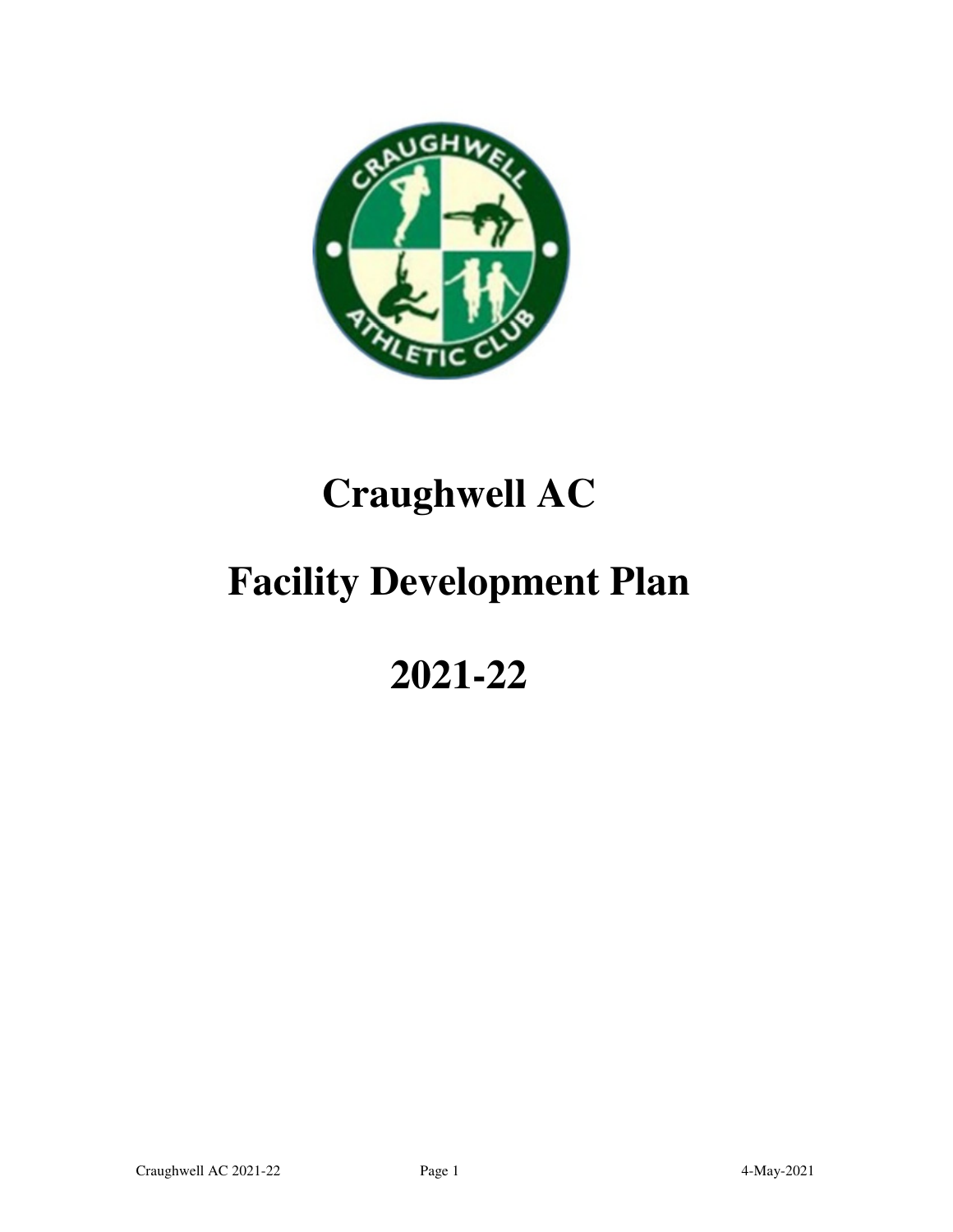### **Introduction**

As most will know, the club launched an ambitious development project back in 2014 which involved the purchase of 8 acres of land adjacent to the primary school in Craughwell and the development of outdoor and indoor track and field facilities and other facilities over the following 15 years.

We are almost halfway through that plan and have achieved an awful lot over the years since 2014 including the sprint track, the long jump and high jump areas, the shot putt area, grass running routes, the 800m perimeter walkway and the recently completed building comprising toilets and community exercise room.

The club has spent over 750k on the project to-date funded by membership income, fundraising, grants and loans from parents and from Community Finance Ireland.



## **Next Priority**

The next priority is the outdoor 400m track and the club are at an advanced stage to complete this over 2021 and 2022. The club hope to accomplish this in 2 steps with your help and with the help of State grants:

• The first step will commence in the middle of this month and comprise the construction of a 6-lane 400m track to tarmacadam level. It will be adjacent to and adjoining the existing sprint track.

These works will be funded with the help of last year's 42-challenge fundraising and a repurposed State grant from 2017 (original purpose was towards an indoor sports hall) and further fund-raising.

The second step will take place the following summer and will comprise laying a standard red tartan rubber layer on the 400m track similar to our sprint track. This will be funded hopefully with the help of another State grant.

See the appendix for the detailed layout of the 400m track. The club are very grateful to Craughwell GAA for agreeing to the transfer of a small area of land at a pinch-point along the boundary with the GAA grounds – which gives us sufficient space for a 6-lane track. The club are also very grateful to a number of people who are doing work on the project free of charge, including Ciara Lennon Solicitors who is doing the legal work for the land transfer, Kieran Quinn of Sean Dockry & Associates who has done all the plans / design work / tendering process, and Ignatius Greaney & Associates who are providing engineering services for the project.

#### **We need your help – please don't stop reading!**

In 2014, many parents of current members at the time gave loans and donations to the club to assist with the land purchase – raising loans of  $\epsilon 80k$  and donations of over  $\epsilon 20k$ . Without this assistance, we would never have been able to purchase the 8-acres. It was of particular help in attracting finance from our major lender Community Finance Ireland as it illustrated members' confidence in the financial success of the project. We are in a similar position now in that we need to raise between  $\epsilon$ 40k and  $\epsilon$ 60k in loans and donations for phase 1 of the 400m track this year.

We are appealing to the parents of current members for this help. We need to raise these funds by the end of May or at least get an idea of who is willing to loan or donate so that we can factor it into our decision-making. We will have to delay the tarmacadam phase if we do not have the funds or commitments to the funds in place by the end of May.

Mike Tobin can provide you with full financial details of the project since 2014 and the projections for 2021/22 if you need them when considering a loan or donation. Just contact Mike @ tobinm1@yahoo.com or 087 659 1879.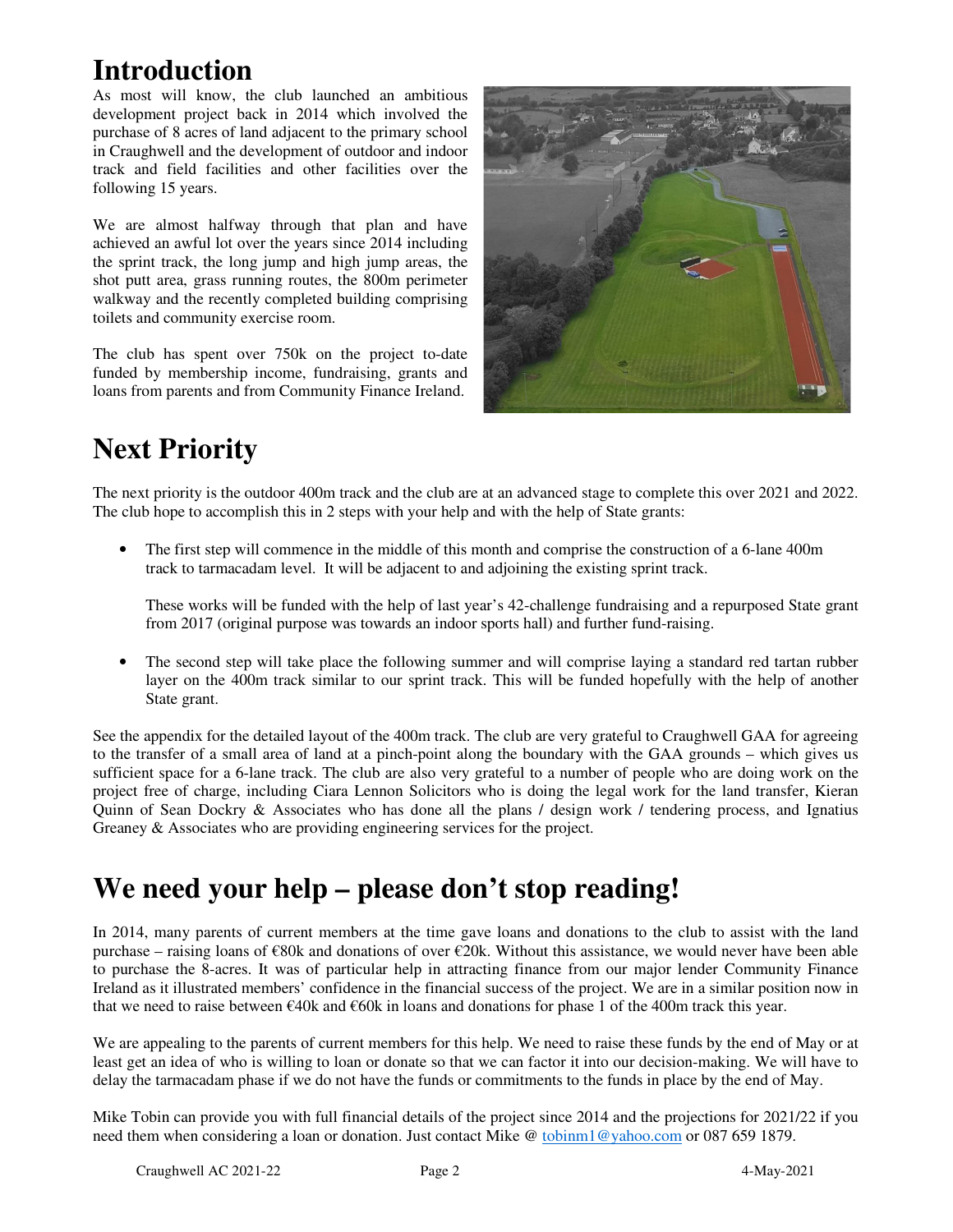#### **Benefit to you**

The club has demonstrated the fantastic benefit of its facilities to families by providing a safe environment in which children and adults can exercise. While the value of this to people is not quantifiable in financial terms, it is helping to keep many people physically and mentally healthy through exercise.

It's also beyond doubt that the better we make the facilities, the longer children and adults will continue to use them and stay healthy. Everyone likes to have the best possible facilities on which to train and exercise. So in reality for the benefit that people get, this is probably one of the best possible investments of your money.

We are seeking this investment in either of the following ways:

#### • **Donations**

The Revenue Commissioners operate a scheme of support for sports club whereby if a PAYE taxpayer donates a minimum of  $\epsilon$ 250 to the club, the club can gross this up and claim back the tax that was paid by the PAYE taxpayer.

An example is if a parent donates  $\epsilon$ 300 and is a 40% taxpayer, the amount is grossed up to what it would been before tax ( $\epsilon$ 500) and the club can claim the tax part ( $\epsilon$ 200 in this example) back from the Revenue Commissioners at the end of the tax year.

The club would like to encourage parents who are in a position to do this to make a donation in respect of our 400m track project. All donations no matter how big or small, will be much appreciated as every little helps in reaching our target.

#### • **Loans**

Loans are absolutely the easiest way of raising funds quickly. The club are seeking 1-year, 2-year or 3-year loans from people for amounts between €1000 and €10000.

The loans would be at an interest rate of 5% and repaid on the agreed timeframe. The interest payable will be deducted from annual membership fees or paid annually depending on what the lender prefers.

To put this into perspective, if you have savings intended for college education in a few years' time, you or your children are likely getting no benefit from these funds at the moment due to 0% interest rates. So by giving the loan to the club for a short number of years when you don't need the funds, costs you nothing but will provide immense benefit to your children over the next number of years.

The club has an exceptional track record of repaying members' loans, repaying or replacing €47,500 loans from parents in the 7 years since 2014. So even though the loans are unsecured loans, parents can place their trust in the club that they will be repaid as agreed.

If you are considering giving a loan or donation, it would be appreciated if you could let Mike Tobin know if possible by the end of May. Details of individual loans and donations are kept confidential to just the 5 Trustees of the club and the Treasurer.

#### **More information**

The club fully understands that before making a loan or donation, parents will like full financial details on the club's performance over the last number of years and projections for the next few years.

Parents who are considering a loan or donation should contain Mike Tobin @ tobinm1@yahoo.com or 087 659 1879 who will make all the information available to you that you need to make your decision.

Thank you for reading and hopefully between us, we can deliver the 400m track over the next 2 years!